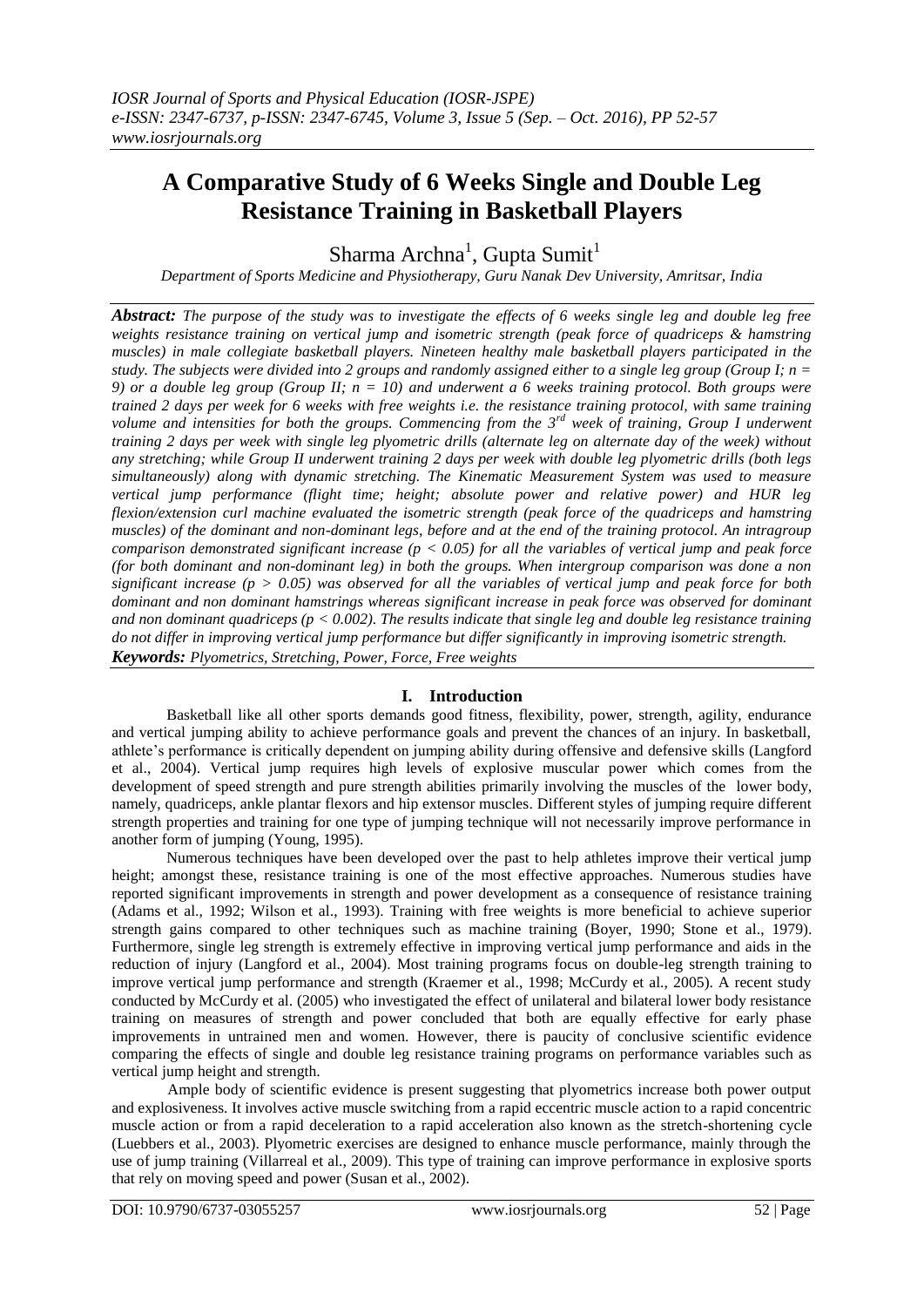However, when combined, resistance training and plyometrics lead to greater improvement in vertical jump and strength parameters as compared to resistance training alone (Adams et al., 1992; Jason et al., 2008; Ebben, 2002; Faigenbaum et al., 2007). Thus, both resistance training and plyometric training are typically recommended for adults when gains in motor performance are desired (Adams et al., 1992).

Some authors also reported that neither ballistic nor dynamic stretching will result in an increase in vertical jump height (Jaggers, 2008). Others reported that sports requiring lower-extremity power should use dynamic stretching techniques as a warm-up to enhance flexibility (Yamaguchi et al., 2005). Some studies also reported that dynamic stretching combined with plyometrics are more beneficial as compared to plyometrics alone to improve vertical jump height (Shaji and Isha, 2009).

The purpose of this study was to compare the effects of 6 weeks single leg and double leg free weights resistance training combined with plyometrics and a dynamic stretching program on vertical jump and isometric strength (peak force (pf) of human quadriceps and hamstring muscles) in male collegiate basketball players. A six week resistance and plyometric training program was employed (Myer et al., 2005; Adams et al., 1992).

# **II. Material and Methods**

A total of 19 healthy male basketball players (district level and minimum 5 years of experience) participated in the experimental study. The sample was divided into 2 groups (Table 1) and randomly assigned to either a single leg (Group I) or a double leg group (Group II).

The subjects were asked to refrain from any other exercises or any other training program throughout the study. The exclusion criteria included history of recent injury to upper or lower extremity, age above 23 years and any orthopaedic condition that would limit their ability to perform exercise. Limb dominance was determined by asking the participant to kick a ball.

| Group           | Age (years)      | Body Height (cm)* | Body mass (kg)    |
|-----------------|------------------|-------------------|-------------------|
| I $(n=9)$       | $21.67 \pm 1.32$ | $177.0 + 4.33$    | $77.89 \pm 10.71$ |
| II ( $n = 10$ ) | $21.80 + 1.61$   | $175.55 \pm 6.92$ | $69.10 \pm 8.17$  |
|                 |                  |                   |                   |

**Table 1:** Basic characteristics of subjects participating in the study

The experimental protocol and potential risks of the study were explained to each subject both verbally and in writing before their informed consent were obtained. The study was approved by the institutional ethical committee (IEC). \* The players selected were shorter in height as compared with the average sport specific normative values for height.

# *Data Analysis*

The data were analyzed for statistical significance by using the statistical package for social sciences (SPSS 17.0) software. Descriptive data were calculated for all variables. The Paired sample t-test was used to compare the single leg and double leg vertical jump and isometric strength (of both dominant and non dominant legs) before and after the protocol within each group. The Unpaired/Independent t-test was used to find intergroup differences for all the variables of vertical jump and isometric strength. A statistical significance of *p*  $< 0.05$  was set for all analyses. For strength measurement: Torque (Nm) was measured at 10 s isometric contraction for both dominant and non dominant quadriceps and hamstrings of both limbs in each group. It was normalized to force (N) by dividing the torque (Nm) by lever arm length (m).

## *Procedure*

Before the evaluations, the subjects were instructed to perform a 5-minute jog as a warm-up exercise to prevent injury due to testing. Both single leg and double leg vertical jump power was measured with a counter movement vertical jump using contact timing mats interfaced with a computer (kinematic measurement system). Each subject had 3 trials and the highest jump was recorded. Subjects were instructed to keep their arms on their hips during the vertical jumps to eliminate upper body momentum (Soest et al., 1985).

Isometric strength was measured by using HUR 5340 Leg Extension/Curl computer controlled isotonic/isometric dynamometer (University of Technology in Helsinki, Finland) to determine peak force of quadriceps and hamstring muscles of both dominant and non dominant leg for both the groups and after 6 weeks of training a post-test was conducted using the same method.

## *Training protocol*

Prior to training, the participants were given a 2-week instructional period to learn the proper technique of all the exercises. After getting familiar with these exercises both groups followed the resistance-training programs 2 days per week for 6 weeks. Group I trained with single leg exercises whereas Group II performed double leg exercises. Both single and double leg exercises were implemented to improve vertical jump and strength. Group I performed single leg squats each session with lunges or step-ups, which were alternated with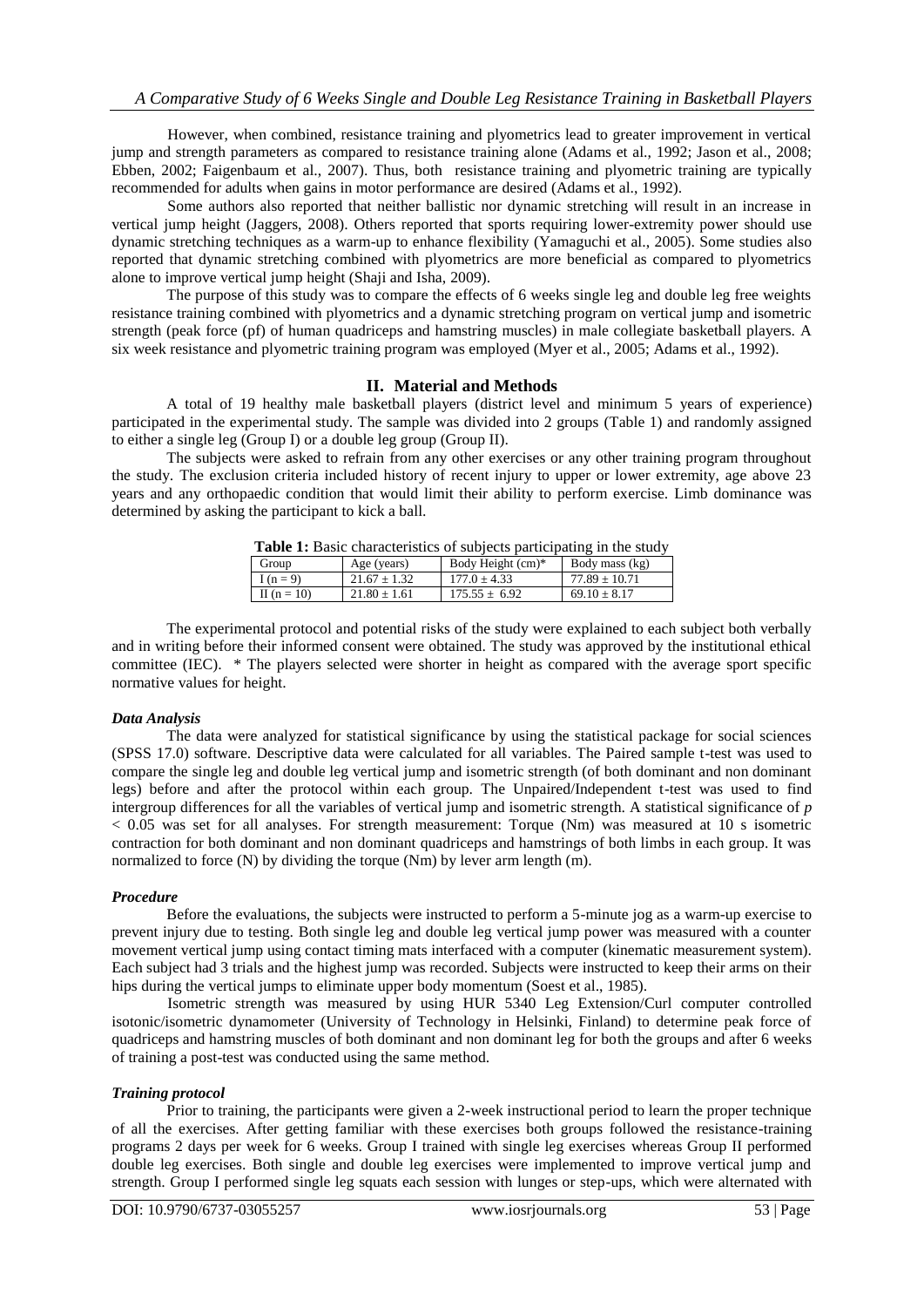each training session. Group II exercises consisted of double leg squats and front squats. Training volumes and intensities, based on sets, reps and percentage of each subject's predicted 1 RM, were equal for both groups. Both programs excluded upper body exercises to eliminate the possibility of altering the results from potential improvement in upper-body strength or power. The two study groups progressed from 3 sets of 15 repetitions at 50% of each subject's predicted 1RM to 6 sets of 5 repetitions at 87% through the 6 weeks of training.

After each set of an exercise, 2-3 min rest intervals were given for recovery. Strength and power performance is highly dependent on anaerobic energy metabolism, primarily via the phosphagens (ATP-PC). Studies showed that the majority of phosphagen repletion occurs within 3 min (Fleck, 1983). Therefore, in our study, we used 2-3 min rest intervals between sets. Also in our experiment, a frequency of 2 days per week was prescribed as previous studies had shown this frequency to be an effective maintenance frequency for those individuals already engaged in a resistance training program (Graves et al., 2004).

Additionally, commencing at  $3<sup>rd</sup>$  week Group I underwent training 2 days per week with single leg plyometric drills (alternate leg on alternate day of the week) without any stretching; while Group II underwent training 2 days per week with double leg plyometric drills (both legs simultaneously) along with dynamic stretching before the resistance training session. Between resistance training and plyometrics 3-4 min rest was allowed for full recovery (Ebben, 2002). The subjects performed different types of plyometric drills initiated with low intensity and progressing to high intensity. Both groups completed pogo jumps and counter movement vertical leaps each session while progressing from 3 sets of 5 to 3 sets of 15 repetitions from week 3 to week 6. The pogo jump was executed with minimal hip and knee flexion upon landing before rebounding vertically for maximum height without the use of the arm swing, and the counter movement vertical leap was completed with a one-half to three-quarters squat (McCurdy et al., 2005).

#### **III. Results**

#### *Vertical jump*

Single leg group: intra group comparison using Paired sample t-test demonstrated significant improvements in all the variables of vertical jump namely, flight time  $(t = 9.5, p < 0.001^*)$ , height  $(t = 12.89, p)$  $(1, 0.001^*)$ , absolute power (t = 3.22, *p* < 0.012<sup>\*</sup>), relative power (t = 4.23, *p* < 0.003<sup>\*</sup>).

Double leg group: the findings in this group were similar which demonstrated significant improvement in all the variables of vertical jump namely flight time (t = 9.79,  $p < 0.001^*$ ), height (t = 10.14,  $p < 0.001^*$ ), absolute power (t = 3.69,  $p < 0.012$ <sup>\*</sup>), relative power (t = 3.31,  $p < 0.003$ <sup>\*</sup>) upon intra group comparison.

When intergroup comparison was done by using Unpaired/Independent t-test scores, a non significant increase was observed for all the variables of vertical jump (flight time, height, absolute power and relative power) between single leg and double leg group (Table 2).

#### *Isometric Strength (peak force)*

Single leg group: intra group comparison using Paired sample t-test demonstrated significant improvements in peak force of both dominant and non dominant extensors (quadriceps) as well as flexor (hamstrings) group of muscles. Dominant extensor (t = 4.61,  $p < 0.002^*$ ), non dominant extensor (t = 5.59,  $p <$ 0.001\*), dominant flexor (t = 5.61,  $p < 0.001$ \*) and non dominant flexor (t = 8.69,  $p < 0.001$ \*) peak force.

Double leg group: the findings in this group were similar which demonstrated significant improvements in peak force of both dominant and non dominant extensors (quadriceps) as well as flexor (hamstrings) group of muscles upon intra group comparison. Dominant extensor ( $t = 8.54$ ,  $p < 0.002$ \*), non dominant extensor ( $t =$ 7.03,  $p < 0.001^*$ ), dominant flexor (t = 7.31,  $p < 0.001^*$ ) and non dominant flexor (t = 7.506,  $p < 0.001^*$ ) peak force.

When intergroup comparison was done using the Independent t-test, a significant increase in peak force was observed for both dominant as well as non dominant leg extensor group of muscles between double leg and single leg group. However, a non significant increase in peak force was observed for both dominant and non dominant leg flexor group of muscles between double leg and single leg (Table 3).

#### **IV. Discussion**

The results of the study highlighted that six weeks of single and double leg resistance training significantly improved vertical jump performance within both groups (both single leg as well as double leg groups). However, on inter group comparison these improvements were found to be insignificant. *Effect of single leg and double leg resistance training protocols in enhancing vertical jump:*

**Table 2:** Comparison of Vertical Jump Height parameters (post training) in Single and Double Leg groups

| <b>Variable</b>         | Single leg $(n = 9)$ |       | Double leg $(n = 10)$ |       |      |                     |
|-------------------------|----------------------|-------|-----------------------|-------|------|---------------------|
|                         | $Mean \pm SD$        | SЕ    | $Mean \pm SD$         | SE    |      |                     |
| Flight time (ms)        | $49.44 + 15.61$      | 5.204 | $51.90 + 16.76$       | 5.301 | 0.32 | $0.746^{NS}$        |
| <b>Vertical</b><br>iump | $0.073 \pm 0.017$    | 0.006 | $0.076 \pm 0.024$     | 0.007 | 0.33 | 0.742 <sup>NS</sup> |

DOI: 10.9790/6737-03055257 www.iosrjournals.org 54 | Page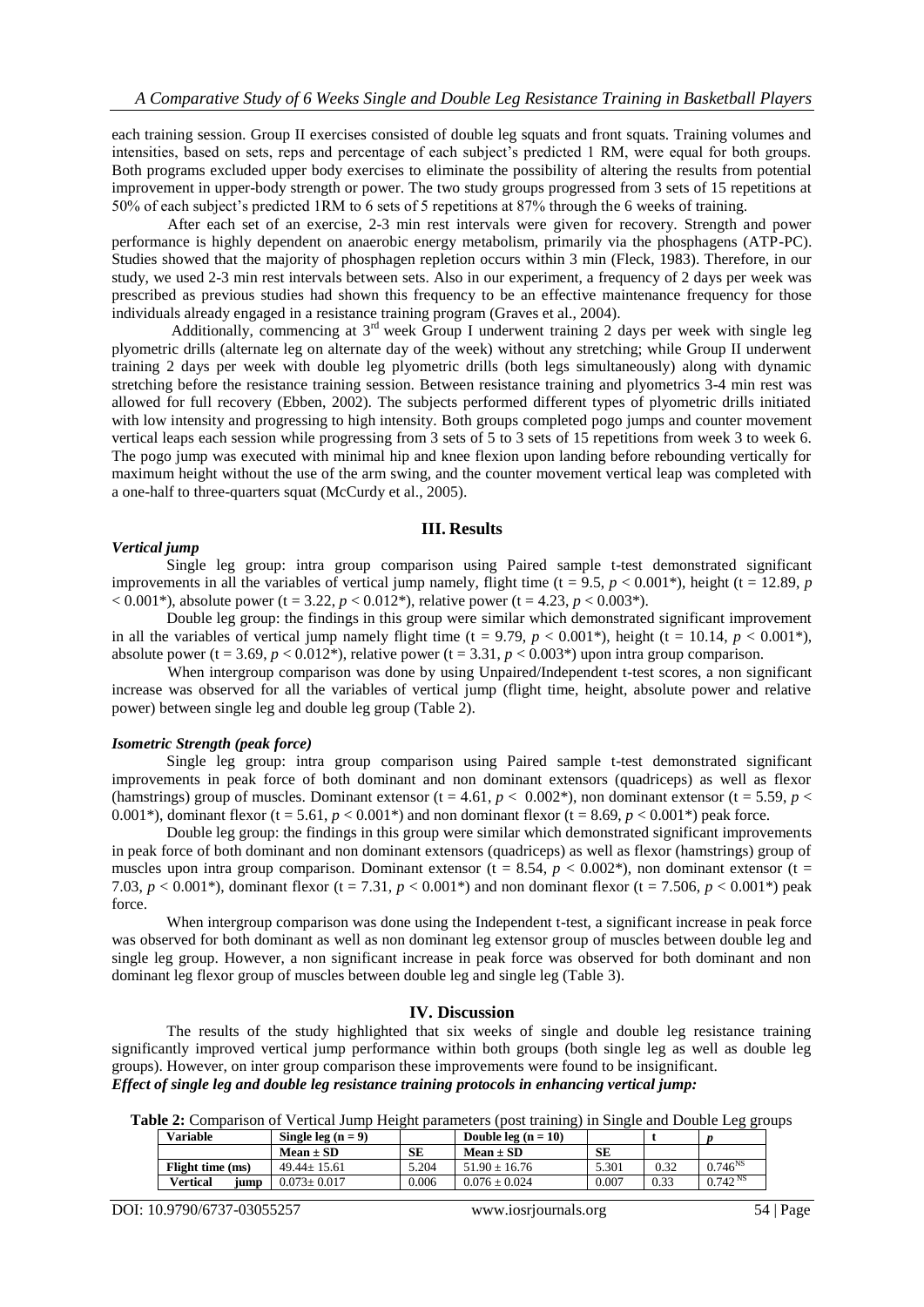| height $(m)$             |                    |        |                     |       |       |                     |
|--------------------------|--------------------|--------|---------------------|-------|-------|---------------------|
| <b>Absolute</b><br>power | $371.0 \pm 345.17$ | 115.06 | $307.90 \pm 263.84$ | 83.43 | 0.45  | 0.658 <sup>NS</sup> |
| (W                       |                    |        |                     |       |       |                     |
| Relative<br>power        | $4.11 \pm 2.91$    | 0.972  | $4.064 \pm 3.88$    | 1.22  | 0.029 | $0.977^{N.S}$       |
| $(W \times k2^{-1})$     |                    |        |                     |       |       |                     |

| <b>Table 5:</b> Comparison of Feak Force (post training) in Single and Double Leg groups |                      |           |                       |       |       |               |  |
|------------------------------------------------------------------------------------------|----------------------|-----------|-----------------------|-------|-------|---------------|--|
| Variable Force (N)                                                                       | Single leg $(n = 9)$ |           | Double leg $(n = 10)$ |       |       |               |  |
|                                                                                          | $Mean \pm SD$        | <b>SE</b> | $Mean \pm SD$         | SЕ    |       |               |  |
| <b>Extensor dominant quadriceps</b>                                                      | $61.77 \pm 40.19$    | 13.39     | $137.75 \pm 51.03$    | 16.14 | 3.57  | $0.002*$      |  |
| <b>Extensor non dominant quadriceps</b>                                                  | $48.59 + 26.08$      | 8.76      | $124.17 + 55.83$      | 17.65 | 3.706 | $0.002*$      |  |
| <b>Flexor dominant hamstrings</b>                                                        | $39.64 + 21.17$      | 7.05      | $57.37 + 24.81$       | 7.84  | 1.66  | $0.114^{N_S}$ |  |
| <b>Flexor non dominant hamstrings</b>                                                    | $36.20 + 12.49$      | 4.16      | $46.95 \pm 19.78$     | 6.25  | 1.39  | $0.180^{N_S}$ |  |

| <b>Table 3:</b> Comparison of Peak Force (post training) in Single and Double Leg groups |  |  |
|------------------------------------------------------------------------------------------|--|--|
|                                                                                          |  |  |

Power represents the amount of work done by a muscle or a group of muscles per unit of time (Adams et al., 1992) and since vertical jump has long been used as a measure of power; therefore, in the present study vertical jump was used to access power. The results of our study demonstrate that upon inter-group comparison "insignificant" improvements were observed for all the variables of vertical jump (flight time, height, absolute power and relative power) between the single leg in comparison to the double leg group. The possible explanation for the same is likely due to the differences attributed to the subject selection. Scientific literature cites that it is easy to find the difference in unilateral and bilateral strength and power in untrained (McCurdy et al., 2005) as compared to the conditioned athlete. Since, the subjects who participated in our study were already trained and had at least one year of resistance training experience the improvements observed were insignificant. Also, the short duration of the training period itself could account for insignificant improvements observed in flight time, height, absolute power and relative power.

Upon intra-group comparison, non-significant percentage improvement was observed for all the variables of vertical jump in the single leg group in-comparison to the double leg group i.e. vertical jump height increased by 22% and 20%, absolute power increased by 23% and 19% and relative power increased by 18% and 16% respectively, which is in accordance with previously conducted studies (Langford et al., 2004; McCurdy et al., 2005). Since, during a vertical jump, high amount of eccentric forces are generated when one dips down, and the ability to absorb and stabilize these forces is an important step in developing great plyometric power (Kelly Baggett, 2005); this accounts for the improvement in vertical jump variables in both the groups.

However, a greater improvement for all variables of vertical jump was observed in the single leg group as compared to the double leg group. This may be attributed to the specific activities or exercises employed in the single leg resistance training protocol. Furthermore, it has been demonstrated that the force absorption training (the ability to absorb and stabilize high eccentric or negative forces) helps the athlete to improve the vertical jump height. Since single leg resistance training leads to better force absorption by the lower limb musculature in comparison to the double leg resistance training which leads to better force production, it can be deduced that single leg exercises account for significant improvements in the vertical jump as compared to double leg resistance exercises.

The bilateral deficit serves as another possible explanation. It has been described by Sale (1992) as the difference between the force output when the left and right sides act simultaneously and the sum of the forces produced by the left and right limbs acting alone. Training may either increase or reduce the deficit, as suggested by the fact that rowers, who train bilaterally, are stronger in the bilateral leg press than when summing their single leg presses, whereas cyclists, who normally alternate leg actions, display greater summed strength than bilateral strength (Sale, 1992). Hence, it is better to train basketball players with single leg exercises. The vertical jump height achieved in the single leg group was higher as compared to the double leg group what may be neuromuscular in nature (Coyle, 2001). These results were in congruence with the study conducted by McCurdy et al. (2005) who investigated the effect of unilateral and bilateral lower body resistance training on power production (evaluated through vertical jump) and concluded that both training programs are equally effective for early phase improvements in both untrained men and women. In future studies EMG can be incorporated to examine the neuromuscular activation in detail.

## *Effect of single leg & double leg resistance training protocols in enhancing isometric strength:*

The results of the study also reported that six weeks of single and double leg resistance training significantly improved isometric strength within both groups and when intergroup comparison was done, it showed significant increases in dominant and non dominant extensors and insignificant in dominant and non dominant flexors.

Percentage improvement in strength as observed for double leg group of dominant extensor (quadriceps) increased by 34% and non dominant (quadriceps) by 31%, while single leg group dominant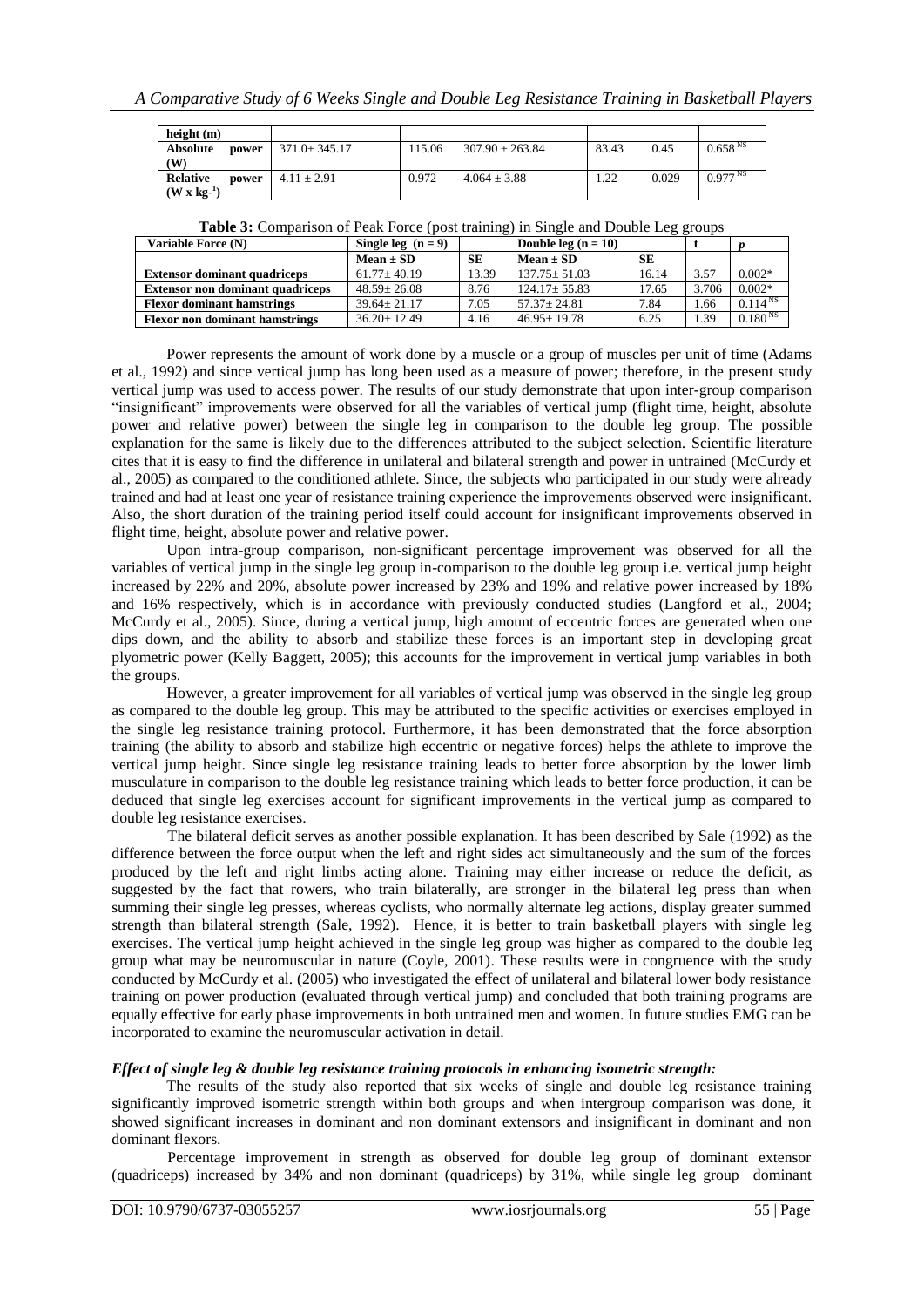extensor (quadriceps) increased by 12% and non dominant (quadriceps) by 10% which highlights statistically the significant results and percentage improvement for double leg group of dominant flexor (hamstrings) increase by 24% and non dominant (hamstrings) by 21% while single leg group dominant flexor (hamstrings) by 16% and non dominant (hamstrings) by 15% which illustrates statistically in non significant results. By observing the percentage improvement in isometric strength between single and double leg, it may be inferred that double leg training significantly improved the isometric strength more as compared to single leg training. The possible reason could be that in the double leg group two leg squats produce greater demands on the quadriceps muscle as compared to the single leg squat, as greater demands lead to an increase of force output in overall muscle activity (McCurdy et al., 2010).

On the contrary, the study conducted by McCurdy et al. (2005) investigating the effects of unilateral and bilateral lower body resistance training on strength reported that both the training protocols were equally effective for early phase improvements in untrained men and women. Thus, the results do deviate from the previously published data. However, this discrepancy may be due to the difference in the methodologies of training and testing the muscle groups. In a previous study, both groups were trained and tested with free weights but in the present study free weights were used for training but not for testing. In the present study, the effect of isometric strength on maximum voluntary contraction of the dominant and non dominant quadriceps and hamstrings were measured in isometric mode rather than the isotonic or isokinetic modes, because studies have demonstrated that high correlations exists among the three testing modes (when tested at joint angles of peak isometric torque) (Kanapik et al., 1983).

Future research is required, to compare different strength calibrating procedures for measuring strength in order to determine if similar results will be obtained with this testing procedure in both, trained and untrained subjects.

# *Effect of dynamic stretching in enhancing combined effect of resistance training and plyometrics on performance variables:*

It was hypothesized that six weeks of combined resistance training and plyometrics without dynamic stretching (group I) would lead to a similar improvement in vertical jump performance as compared to combined resistance training and plyometrics along with dynamic stretching (group II). It was observed that subjects in Group II were not able to achieve any significant improvements in all variables of the vertical jump as compared to the subjects in Group I. These findings were consistent with previous research which also suggested that combined plyometric and resistance training without dynamic stretching was observed to be the single most effective training regiment to improve vertical jump performance (Adams et al., 1992; Jason et al., 2008; Ebben, 2002; Faigenbaum et al., 2007). Our findings were also consistent with Jaggers (2008) and Little and Williams (2006) who reported that dynamic stretching does not improve vertical jump height. Furthermore, plyometric training itself is more effective in improving vertical jump performance, as it helps the athletes to use the elastic and neural benefits of the stretch shortening cycle which in turn leads to enhanced power production (Markovic, 2007; Shaji and Isha, 2009).

Rubini et al. (2007) suggested that stretching exercises generate an increase in muscle compliance that may limit more cross bridge coupling which is responsible for reduced muscular performance with resultant decreased power. Future research is required to compare the effects of combined resistance training and plyometrics with plyometrics and static or dynamic stretching in trained and untrained subjects and also muscle biopsy could be included to study and explain these effects in more detail.

*Limitation of the study***:** Short study period, limited sample size, only two muscle groups evaluated, no EMG activity recorded for these muscle groups, only male participants included in the study.

# **V. Conclusion**

We conclude that single leg and double leg resistance training enhanced vertical jump performance equally, but were not equal in improving isometric strength. The findings suggest that to design sports specific double leg resistance training programs, coaches and athletes should include single leg plyometric drills to increase the vertical jump performance and also single leg resistance training is an effective method to improve double-leg jump performance.

## **Acknowledgements**

The authors thank the administration and faculty at Department of Sports Medicine and Physiotherapy, Guru Nanak Dev University, Amritsar, India.

## **References**

<sup>[1]</sup> K Adams, JP O'Shea, KL O'Shea, Climstein M. The effect of six weeks of squat, plyometric and squat-plyometric training on power production. *J Appl Sport Sci Res*, 1992; 6: 36-41